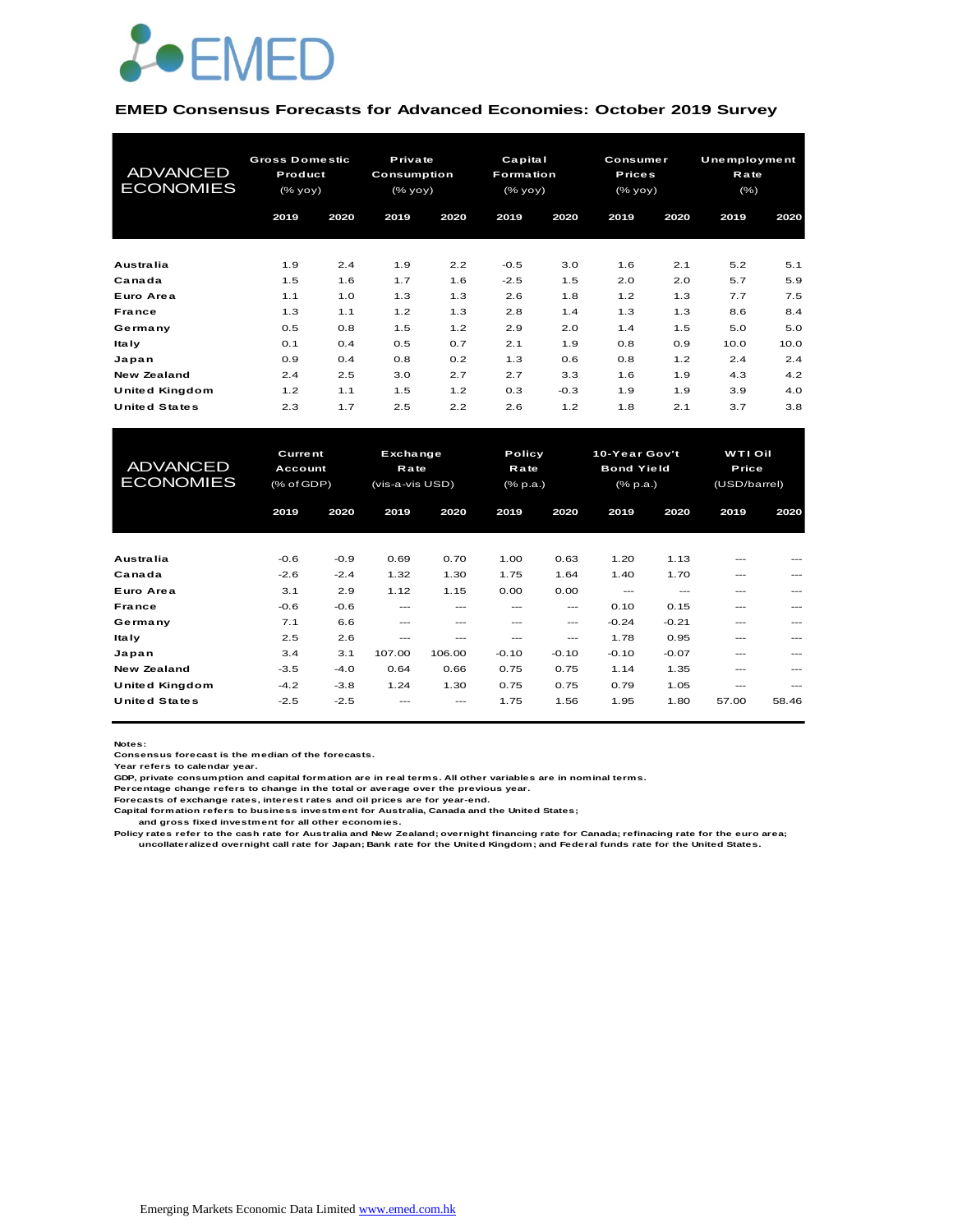

#### **EMED Consensus Forecasts for Emerging Markets: October 2019 Survey**

| <b>EMERGING</b><br><b>MARKETS</b> | <b>Gross Domestic</b><br>Product<br>(% yoy)<br>2019<br>2020 |     | <b>Private</b><br><b>Consumption</b><br>$(%$ $\gamma$<br>2019 | 2020 | <b>Fixed</b><br>Investment<br>(% yoy)<br>2019 | 2020 | Consumer<br><b>Prices</b><br>(% yoy)<br>2019 | 2020 | <b>Unemployment</b><br>Rate<br>$(\% )$<br>2019 | 2020          |
|-----------------------------------|-------------------------------------------------------------|-----|---------------------------------------------------------------|------|-----------------------------------------------|------|----------------------------------------------|------|------------------------------------------------|---------------|
|                                   |                                                             |     |                                                               |      |                                               |      |                                              |      |                                                |               |
| Argentina                         | $-1.7$                                                      | 1.8 | $-3.6$                                                        | 0.5  | $-9.8$                                        | 3.2  | 48.9                                         | 29.7 | 10.0                                           | 10.3          |
| <b>Brazil</b>                     | 0.9                                                         | 2.0 | 2.5                                                           | 2.6  | 4.3                                           | 5.8  | 3.9                                          | 4.0  | 11.8                                           | 11.6          |
| Chile                             | 2.9                                                         | 3.0 | 2.6                                                           | 2.0  | 4.9                                           | 4.7  | 2.3                                          | 2.8  | 6.9                                            | 7.0           |
| China                             | 6.2                                                         | 5.9 | 7.5                                                           | 7.8  | 5.4                                           | 5.1  | 2.5                                          | 2.4  | 4.0                                            | 4.0           |
| Colombia                          | 3.0                                                         | 3.2 | 3.7                                                           | 3.0  | 4.5                                           | 2.9  | 3.5                                          | 3.2  | 10.4                                           | 10.3          |
| <b>Czech Republic</b>             | 2.6                                                         | 2.5 | 3.0                                                           | 2.7  | 2.1                                           | 4.1  | 2.5                                          | 2.2  | 2.0                                            | 2.1           |
| <b>Hong Kong</b>                  | 0.5                                                         | 1.5 | 0.4                                                           | 1.4  | $-8.8$                                        | 1.6  | 2.5                                          | 2.3  | 3.0                                            | 3.2           |
| Hungary                           | 4.4                                                         | 2.9 | 4.5                                                           | 3.1  | 14.8                                          | 3.4  | 3.4                                          | 3.1  | 3.5                                            | 3.5           |
| India                             | 6.7                                                         | 7.0 | 6.5                                                           | 5.7  | 7.0                                           | 7.4  | 4.0                                          | 4.0  | $\frac{1}{2}$                                  | $\frac{1}{2}$ |
| Indonesia                         | 5.0                                                         | 5.1 | 5.3                                                           | 5.3  | 5.1                                           | 4.5  | 3.2                                          | 3.5  | 5.2                                            | 5.1           |
| Malaysia                          | 4.5                                                         | 4.1 | 6.3                                                           | 5.7  | $-0.2$                                        | 5.5  | 1.0                                          | 2.1  | 3.4                                            | 3.5           |
| <b>Mexico</b>                     | 0.6                                                         | 1.6 | 1.4                                                           | 2.3  | $-1.2$                                        | 0.4  | 3.7                                          | 3.5  | 3.6                                            | 3.7           |
| <b>Philippines</b>                | 5.8                                                         | 6.0 | 5.8                                                           | 5.5  | 7.3                                           | 6.1  | 3.1                                          | 3.1  | 5.2                                            | 5.2           |
| Poland                            | 4.0                                                         | 3.1 | 4.1                                                           | 3.3  | 7.1                                           | 2.4  | 2.1                                          | 2.5  | 3.9                                            | 3.8           |
| Russia                            | 1.1                                                         | 1.6 | 2.4                                                           | 2.3  | 1.0                                           | 2.4  | 4.5                                          | 4.0  | 4.6                                            | 4.5           |
| Singapore                         | 0.9                                                         | 1.9 | 2.2                                                           | 1.7  | 1.4                                           | 2.0  | 0.8                                          | 1.2  | 2.3                                            | 2.3           |
| South Korea                       | 2.0                                                         | 2.2 | 2.1                                                           | 2.0  | $-0.2$                                        | 2.0  | 0.7                                          | 1.5  | 4.0                                            | 3.9           |
| <b>Taiwan</b>                     | 2.2                                                         | 2.1 | 2.0                                                           | 1.9  | 4.0                                           | 2.0  | 0.9                                          | 1.2  | 3.7                                            | 3.8           |
| <b>Thailand</b>                   | 2.9                                                         | 3.1 | 3.9                                                           | 3.0  | 2.8                                           | 4.0  | 1.0                                          | 1.2  | 1.0                                            | 1.0           |
| <b>Turkey</b>                     | $-1.3$                                                      | 2.3 | $-0.1$                                                        | 2.5  | $-6.3$                                        | 2.3  | 16.2                                         | 11.9 | 12.8                                           | 12.6          |

|                       | Money         |                                          | <b>Merchandise</b>                       |                                          | <b>Merchandise</b>       |                      | <b>Current</b> |        | Exchange        |       |
|-----------------------|---------------|------------------------------------------|------------------------------------------|------------------------------------------|--------------------------|----------------------|----------------|--------|-----------------|-------|
| <b>EMERGING</b>       | Supply M2     |                                          | <b>Exports</b>                           |                                          | <b>Imports</b>           |                      | <b>Account</b> |        | Rate            |       |
| <b>MARKETS</b>        | (% yoy)       |                                          | $(%$ $\gamma$                            |                                          | $(%$ (% yoy)             |                      | (% of GDP)     |        | (vis-a-vis USD) |       |
|                       | 2019          | 2020                                     | 2019                                     | 2020                                     | 2019                     | 2020                 | 2019           | 2020   | 2019            | 2020  |
|                       |               |                                          |                                          |                                          |                          |                      |                |        |                 |       |
|                       |               |                                          |                                          |                                          |                          |                      |                |        |                 |       |
| Argentina             | 23.1          | 34.3                                     | 8.5                                      | 3.3                                      | $-16.3$                  | $-3.0$               | $-2.1$         | $-1.7$ | 49.88           | 73.77 |
| <b>Brazil</b>         | 9.6           | 9.8                                      | 6.3                                      | 2.1                                      | 7.2                      | 7.4                  | $-1.2$         | $-1.6$ | 3.80            | 3.99  |
| Chile                 | 7.0           | 8.0                                      | 1.5                                      | 3.6                                      | 3.8                      | 5.6                  | $-2.5$         | $-3.1$ | 695             | 708   |
| China                 | 8.5           | 8.8                                      | $-0.5$                                   | $-0.5$                                   | $-2.3$                   | 1.9                  | 0.6            | 0.3    | 7.05            | 7.15  |
| Colombia              | 12.2          | 11.7                                     | 1.8                                      | 2.0                                      | 6.6                      | 2.9                  | $-4.1$         | $-4.1$ | 3303            | 3300  |
| <b>Czech Republic</b> | $\frac{1}{2}$ | $- - -$                                  | 2.1                                      | 4.1                                      | 2.0                      | 4.5                  | 0.4            | 0.5    | 23.0            | 22.5  |
| <b>Hong Kong</b>      | 4.0           | 7.0                                      | $-4.9$                                   | 4.5                                      | $-6.4$                   | 6.1                  | 3.4            | 3.4    | 7.80            | 7.80  |
| Hungary               | $\frac{1}{2}$ | $\frac{1}{2}$                            | 4.1                                      | 0.7                                      | 4.3                      | 0.6                  | 0.7            | 0.9    | 291             | 286   |
| India                 | $\frac{1}{2}$ | $\hspace{0.05cm} \ldots \hspace{0.05cm}$ | 12.5                                     | 6.6                                      | 15.4                     | 6.0                  | $-2.3$         | $-2.5$ | 71.5            | 70.9  |
| Indonesia             | 6.5           | $\hspace{0.05cm} \ldots \hspace{0.05cm}$ | 2.9                                      | 3.2                                      | 0.4                      | 2.6                  | $-2.6$         | $-2.5$ | 14250           | 14500 |
| Malaysia              | $\frac{1}{2}$ | $\qquad \qquad -$                        | $\hspace{0.05cm} \ldots \hspace{0.05cm}$ | $\hspace{0.05cm} \ldots \hspace{0.05cm}$ | $\hspace{0.05cm} \ldots$ | $\sim$ $\sim$ $\sim$ | 2.9            | 2.9    | 4.12            | 4.11  |
| <b>Mexico</b>         | 8.0           | 9.1                                      | 4.0                                      | 5.8                                      | 4.6                      | 5.1                  | $-1.4$         | $-1.8$ | 19.9            | 20.0  |
| <b>Philippines</b>    | 11.9          | $\qquad \qquad -$                        | 8.6                                      | 7.2                                      | 9.5                      | 12.3                 | $-2.0$         | $-2.3$ | 53.5            | 53.0  |
| Poland                | 7.8           | $\hspace{0.05cm} \ldots \hspace{0.05cm}$ | 6.6                                      | 5.7                                      | 6.9                      | 2.9                  | $-0.8$         | $-1.1$ | 3.68            | 3.74  |
| Russia                | 9.0           | 10.0                                     | 1.2                                      | $-2.8$                                   | $-1.5$                   | 0.9                  | 5.8            | 5.5    | 65.3            | 64.8  |
| Singapore             | $\frac{1}{2}$ | $\qquad \qquad -$                        | $  -$                                    | $\frac{1}{2}$                            | $\qquad \qquad \cdots$   | $\frac{1}{2}$        | 19.0           | 17.3   | 1.37            | 1.35  |
| South Korea           | 5.5           | $\qquad \qquad \cdots$                   | 2.1                                      | 1.6                                      | 1.2                      | 1.6                  | 4.0            | 4.0    | 1173            | 1165  |
| <b>Taiwan</b>         | 3.7           | 3.8                                      | $-0.4$                                   | 1.7                                      | 0.5                      | 2.0                  | 11.5           | 11.4   | 31.1            | 30.7  |
| <b>Thailand</b>       | 4.8           | 4.0                                      | $-2.4$                                   | 1.0                                      | $-2.8$                   | 1.0                  | 6.5            | 6.5    | 31.0            | 30.7  |
| Turkey                | 18.0          | 18.0                                     | 4.6                                      | 4.8                                      | $-3.2$                   | 9.4                  | $-1.4$         | $-2.5$ | 5.97            | 6.17  |
|                       |               |                                          |                                          |                                          |                          |                      |                |        |                 |       |

**Notes:** 

**Consensus forecast is the median of the forecasts.**

**Year refers to calendar year except for India for which fiscal year (April to March) is used. GDP, private consumption and fixed investment are in real terms. All other variables are in nominal terms.**

**Percentage change refers to change in the total or average over the previous year, except for money supply growth which is based on year-end figures.**

**Forecasts of exchange rates and interest rates are for year-end.**

**Forecasts for India are FY19/20 and FY20/21**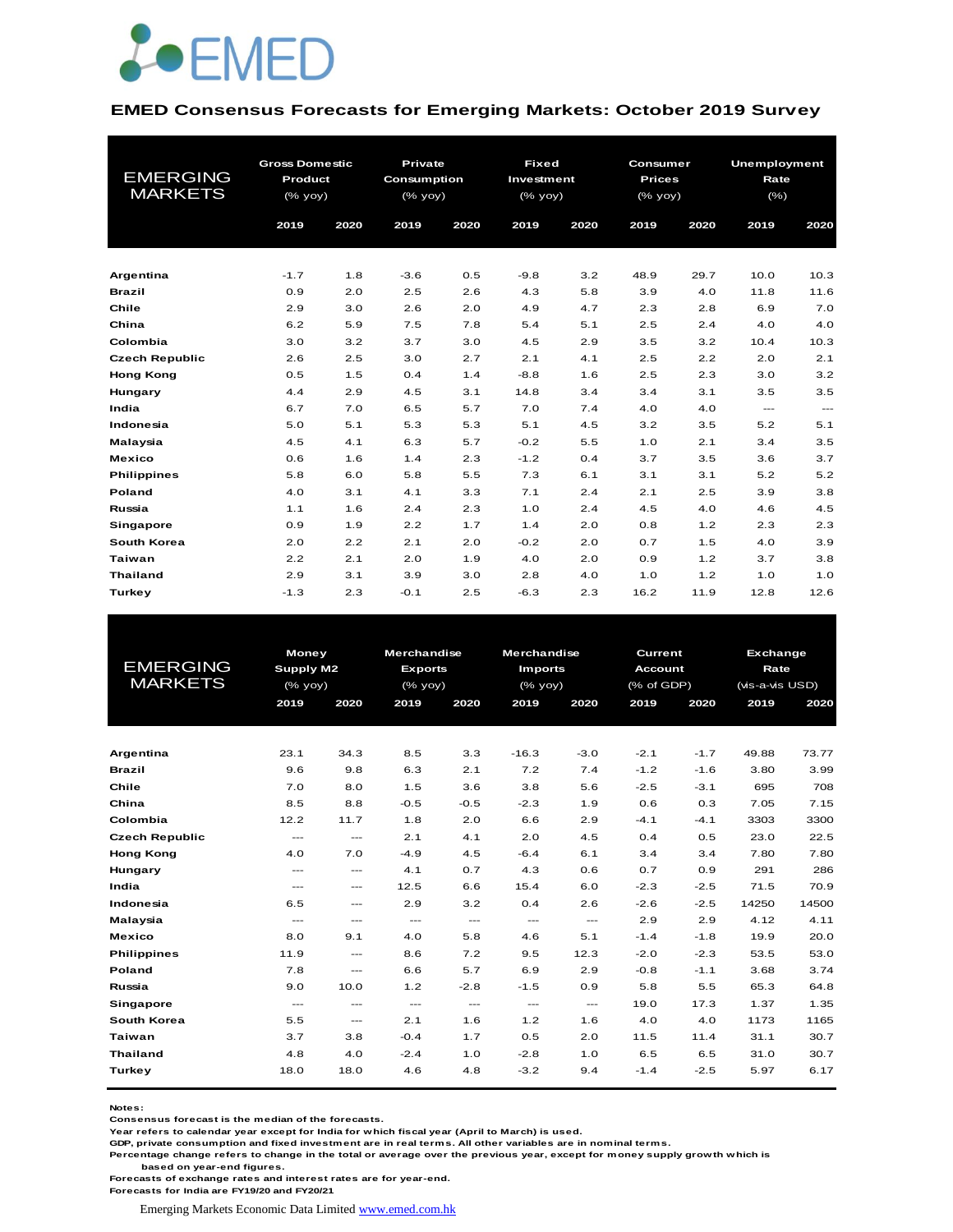### **EMED Consensus Forecasts for the United States: October 2019 Survey**

| <b>UNITED STATES</b>             | <b>Gross Domestic</b><br>Product<br>(% yoy)<br>2019 | 2020 | <b>Consumer</b><br><b>Prices</b><br>(% yoy)<br>2019 | 2020    | <b>UNITED STATES</b>                | 2019 | <b>Gross Domestic</b><br>Product<br>(% yoy)<br>2020 |     | <b>Consumer</b><br><b>Prices</b><br>(% yoy)<br>2020<br>2019 |  |
|----------------------------------|-----------------------------------------------------|------|-----------------------------------------------------|---------|-------------------------------------|------|-----------------------------------------------------|-----|-------------------------------------------------------------|--|
| <b>ABN AMRO</b>                  | 2.2                                                 | 1.3  | 1.8                                                 | 2.0     | <b>Moody's Analytics</b>            | 2.3  | 1.7                                                 | 1.8 | 2.0                                                         |  |
| <b>Action Economics</b>          | 2.7                                                 | 2.3  | 1.9                                                 | 2.4     | <b>Mortgage Bankers Association</b> | 2.2  | 1.1                                                 | 1.8 | 2.4                                                         |  |
| <b>AIB Global Treasury</b>       | 2.4                                                 | 2.0  | 2.0                                                 | 2.1     | <b>NAR</b>                          | 2.1  | 2.0                                                 | 2.0 | 1.9                                                         |  |
| <b>Bank Julius Baer</b>          | 2.2                                                 | 1.1  | 1.8                                                 | 2.1     | <b>National Bank of Canada</b>      | 2.2  | 1.8                                                 | 1.8 | 2.4                                                         |  |
| <b>BayernLB</b>                  | 2.3                                                 | 1.3  | 1.8                                                 | 2.3     | <b>NIESR</b>                        | 2.6  | 2.0                                                 | 1.6 | 2.2                                                         |  |
| <b>BBVA</b>                      | 2.5                                                 | 2.0  | 1.7                                                 | 2.0     | Nordea                              | 2.3  | 1.5                                                 | 1.8 | 1.8                                                         |  |
| <b>Berenberg Capital Markets</b> | 2.3                                                 | 2.0  | 1.8                                                 | 2.1     | <b>Northern Trust</b>               | 2.1  | 1.6                                                 | 1.9 | 1.8                                                         |  |
| <b>BMO Capital Markets</b>       | 2.3                                                 | 1.8  | 1.8                                                 | 2.1     | <b>PNC</b>                          | 2.3  | 1.7                                                 | 1.7 | 1.9                                                         |  |
| <b>BNP Paribas</b>               | 2.1                                                 | 1.5  | 1.4                                                 | 2.0     | Prometeia                           | 2.3  | 1.3                                                 | 1.7 | 2.0                                                         |  |
| <b>Capital Economics</b>         | 2.3                                                 | 1.4  | 1.8                                                 | 1.9     | <b>Raymond James</b>                | 2.0  | 1.7                                                 | 1.8 | 2.2                                                         |  |
| <b>CIBC World Markets</b>        | 2.2                                                 | 1.7  | 1.8                                                 | 2.0     | Royal Bank of Canada                | 2.3  | 1.7                                                 | 1.7 | 2.0                                                         |  |
| <b>Comerica Bank</b>             | 2.2                                                 | 1.9  | 1.8                                                 | 2.0     | <b>Schroders</b>                    | 2.1  | 1.3                                                 | 1.9 | 2.2                                                         |  |
| Commerzbank                      | 2.3                                                 | 1.7  | 1.8                                                 | 2.2     | <b>Scotia Capital</b>               | 2.2  | 1.4                                                 | 1.9 | 2.2                                                         |  |
| <b>Credit Agricole</b>           | 2.4                                                 | 1.7  | 1.7                                                 | 1.9     | Societe Generale                    | 2.3  | 0.7                                                 | 1.9 | 2.2                                                         |  |
| <b>Credit Suisse</b>             | 2.3                                                 | 2.1  | 1.9                                                 | 2.0     | <b>Standard &amp; Poor's</b>        | 2.3  | 1.7                                                 | 2.1 | 2.0                                                         |  |
| Daiwa Institute of Research      | 2.4                                                 | 2.0  | 1.8                                                 | 2.2     | <b>TD Economics</b>                 | 2.3  | 1.7                                                 | 1.7 | 2.3                                                         |  |
| Danske Bank                      | 2.3                                                 | 1.7  | 2.0                                                 | 2.3     | University of Michigan - RSQE       | 2.3  | 1.7                                                 | 1.7 | 1.9                                                         |  |
| Deka Bank                        | 2.2                                                 | 1.8  | 1.9                                                 | 2.4     | <b>UOB</b>                          | 2.3  | 1.3                                                 | 2.5 | 2.5                                                         |  |
| Desjardins                       | 2.3                                                 | 1.6  | 1.8                                                 | 1.9     | <b>Wells Fargo</b>                  | 2.2  | 1.7                                                 | 1.8 | 2.2                                                         |  |
| <b>DZ Bank</b>                   | 2.3                                                 | 1.8  | 1.9                                                 | 2.1     |                                     |      |                                                     |     |                                                             |  |
| <b>Erste Group Bank AG</b>       | 2.2                                                 | 1.8  | 1.9                                                 | 2.1     |                                     |      |                                                     |     |                                                             |  |
| <b>Fannie Mae</b>                | 2.3                                                 | 1.9  | 1.8                                                 | 2.2     |                                     |      |                                                     |     |                                                             |  |
| <b>First Trust Advisors</b>      | 2.4                                                 | 2.3  | 1.8                                                 | 2.4     | <b>CONSENSUS</b>                    |      |                                                     |     |                                                             |  |
| <b>Freddie Mac</b>               | 2.2                                                 | 1.8  | 2.1                                                 | 2.0     | Median                              | 2.3  | 1.7                                                 | 1.8 | 2.1                                                         |  |
| Handelsbanken                    | 2.2                                                 | 1.3  | 1.7                                                 | 2.0     | Mean                                | 2.3  | 1.7                                                 | 2.2 | 2.1                                                         |  |
| Intesa Sanpaolo                  | 2.3                                                 | 1.8  | 1.7                                                 | 1.9     | High                                | 2.6  | 2.3                                                 | 1.7 | 2.5                                                         |  |
| <b>Kiel Institute</b>            | 2.2                                                 | 1.5  | 1.9                                                 | $2.2\,$ | Low                                 | 2.0  | 0.7                                                 | 1.4 | 1.8                                                         |  |
| Monte Dei Paschi Di Siena        | 2.3                                                 | 1.3  | 1.7                                                 | 2.0     | <b>Standard Deviation</b>           | 0.1  | 0.3                                                 | 2.3 | 0.2                                                         |  |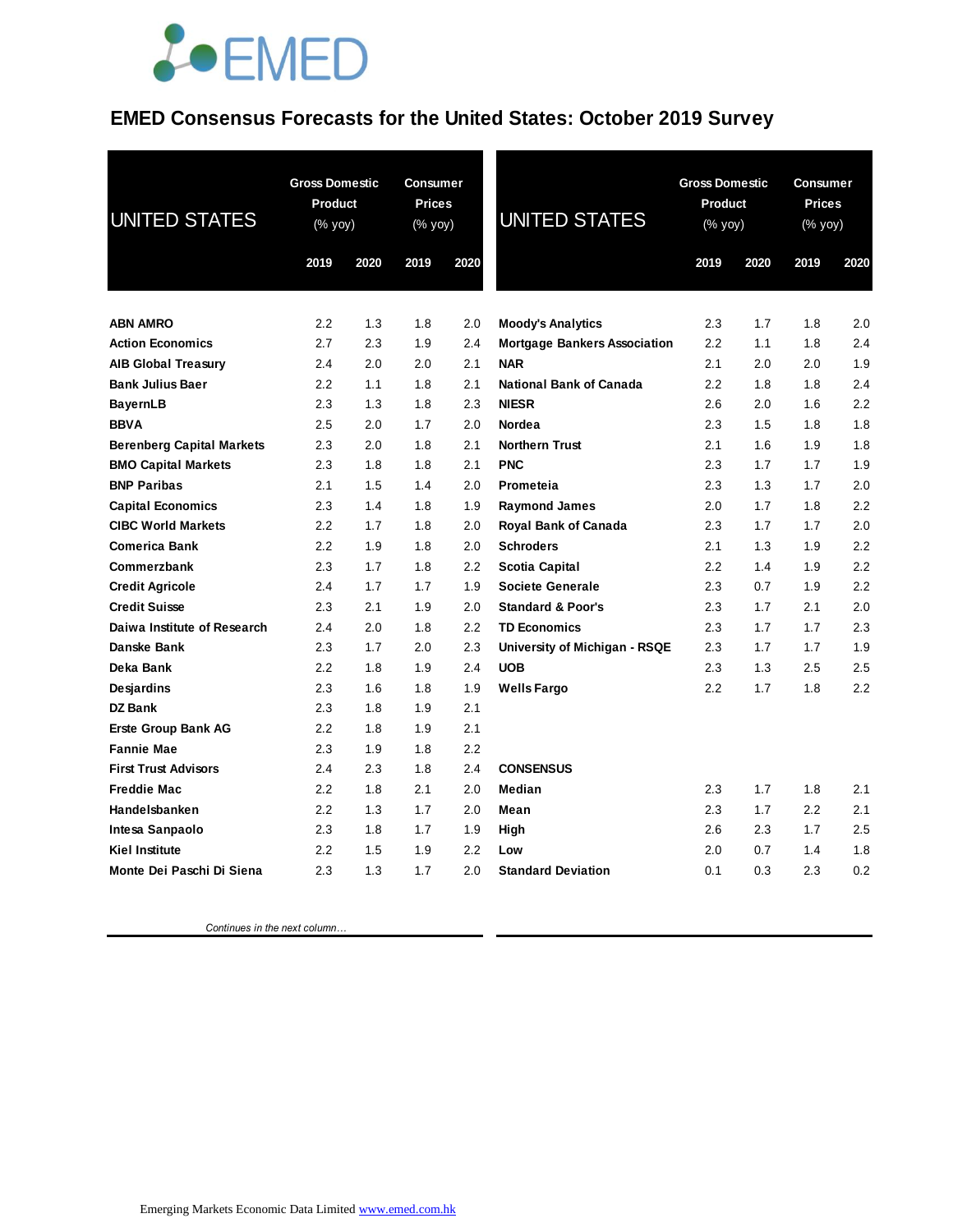### **EMED Consensus Forecasts for the Euro Area: October 2019 Survey**

| <b>EURO AREA</b>                 | <b>Gross Domestic</b><br>Product<br>(% yoy) |      | <b>Consumer</b><br><b>Prices</b><br>(% yoy) |      | <b>EURO AREA</b>            | <b>Gross Domestic</b><br>Product<br>(% yoy) |      | <b>Consumer</b><br><b>Prices</b><br>(% yoy) |      |
|----------------------------------|---------------------------------------------|------|---------------------------------------------|------|-----------------------------|---------------------------------------------|------|---------------------------------------------|------|
|                                  | 2019                                        | 2020 | 2019                                        | 2020 |                             | 2019                                        | 2020 | 2019                                        | 2020 |
| <b>ABN AMRO</b>                  | 0.8                                         | 0.6  | 1.1                                         | 0.9  | Monte Dei Paschi Di Siena   | 1.1                                         | 1.1  | 1.2                                         | 1.1  |
| <b>AIB Global Treasury</b>       | 1.1                                         | 1.0  | 1.3                                         | 1.4  | <b>Moody's Analytics</b>    | 1.2                                         | 1.3  | 1.2                                         | 1.6  |
| <b>Bank Julius Baer</b>          | 1.1                                         | 1.1  | 1.3                                         | 1.7  | <b>NIESR</b>                | 1.2                                         | 1.4  | 1.4                                         | 1.6  |
| <b>BayernLB</b>                  | 0.9                                         | 0.8  | 1.3                                         | 1.4  | Nordea                      | 1.0                                         | 0.7  | 1.3                                         | 1.2  |
| <b>BBVA</b>                      | 1.1                                         | 1.2  | 1.2                                         | 1.4  | <b>Northern Trust</b>       | 0.7                                         | 1.0  | 1.0                                         | 1.1  |
| <b>Berenberg Capital Markets</b> | 1.1                                         | 0.9  | 1.1                                         | 1.3  | Prometeia                   | 1.1                                         | 1.1  | 1.2                                         | 1.1  |
| <b>BMO Capital Markets</b>       | 1.1                                         | 1.1  | 1.2                                         | 1.8  | <b>Royal Bank of Canada</b> | 1.2                                         | 1.3  | 1.3                                         | 1.5  |
| <b>BNP Paribas</b>               | 1.0                                         | 1.1  | 1.4                                         | 1.4  | <b>Schroders</b>            | 1.1                                         | 0.9  | 1.3                                         | 1.3  |
| <b>Capital Economics</b>         | 1.0                                         | 0.5  | 1.1                                         | 1.1  | <b>Scotia Capital</b>       | 1.0                                         | 1.1  | 1.2                                         | 1.3  |
| <b>CIBC World Markets</b>        | 1.2                                         | 1.2  | 1.8                                         | 1.9  | <b>Societe Generale</b>     | 1.2                                         | 0.9  | 1.2                                         | 1.1  |
| Commerzbank                      | 1.0                                         | 0.7  | 1.2                                         | 1.2  | <b>TD Economics</b>         | 1.1                                         | 1.0  | 1.2                                         | 1.3  |
| <b>Credit Agricole</b>           | 1.2                                         | 1.4  | 1.3                                         | 1.3  | <b>UOB</b>                  | 1.1                                         | 1.1  | 1.3                                         | 1.3  |
| <b>Credit Suisse</b>             | 1.0                                         | 1.4  | 1.2                                         | 1.2  | <b>Wells Fargo</b>          | 1.1                                         | 1.0  | 1.2                                         | 1.3  |
| <b>Danske Bank</b>               | 1.2                                         | 0.9  | 1.2                                         | 1.0  |                             |                                             |      |                                             |      |
| Deka Bank                        | 1.0                                         | 0.8  | 1.2                                         | 1.3  |                             |                                             |      |                                             |      |
| DZ Bank                          | 1.0                                         | 0.9  | 1.2                                         | 1.3  |                             |                                             |      |                                             |      |
| <b>Erste Group Bank AG</b>       | 1.1                                         | 1.0  | 1.3                                         | 1.5  | <b>CONSENSUS</b>            |                                             |      |                                             |      |
| <b>ETLA</b>                      | 1.0                                         | 0.9  | 1.2                                         | 1.2  | Median                      | 1.1                                         | 1.0  | 1.2                                         | 1.3  |
| <b>EUROFER</b>                   | 1.4                                         | 1.5  | 1.5                                         | 1.5  | Mean                        | 1.1                                         | 1.0  | 1.2                                         | 1.3  |
| Handelsbanken                    | 1.1                                         | 0.9  | 1.2                                         | 1.2  | High                        | 1.4                                         | 1.5  | 1.8                                         | 1.9  |
| Intesa Sanpaolo                  | 1.1                                         | 0.9  | 1.2                                         | 1.3  | Low                         | 0.7                                         | 0.5  | 1.0                                         | 0.9  |
| <b>Kiel Institute</b>            | 1.2                                         | 1.2  | 1.2                                         | 1.2  | <b>Standard Deviation</b>   | 0.1                                         | 0.2  | 0.1                                         | 0.2  |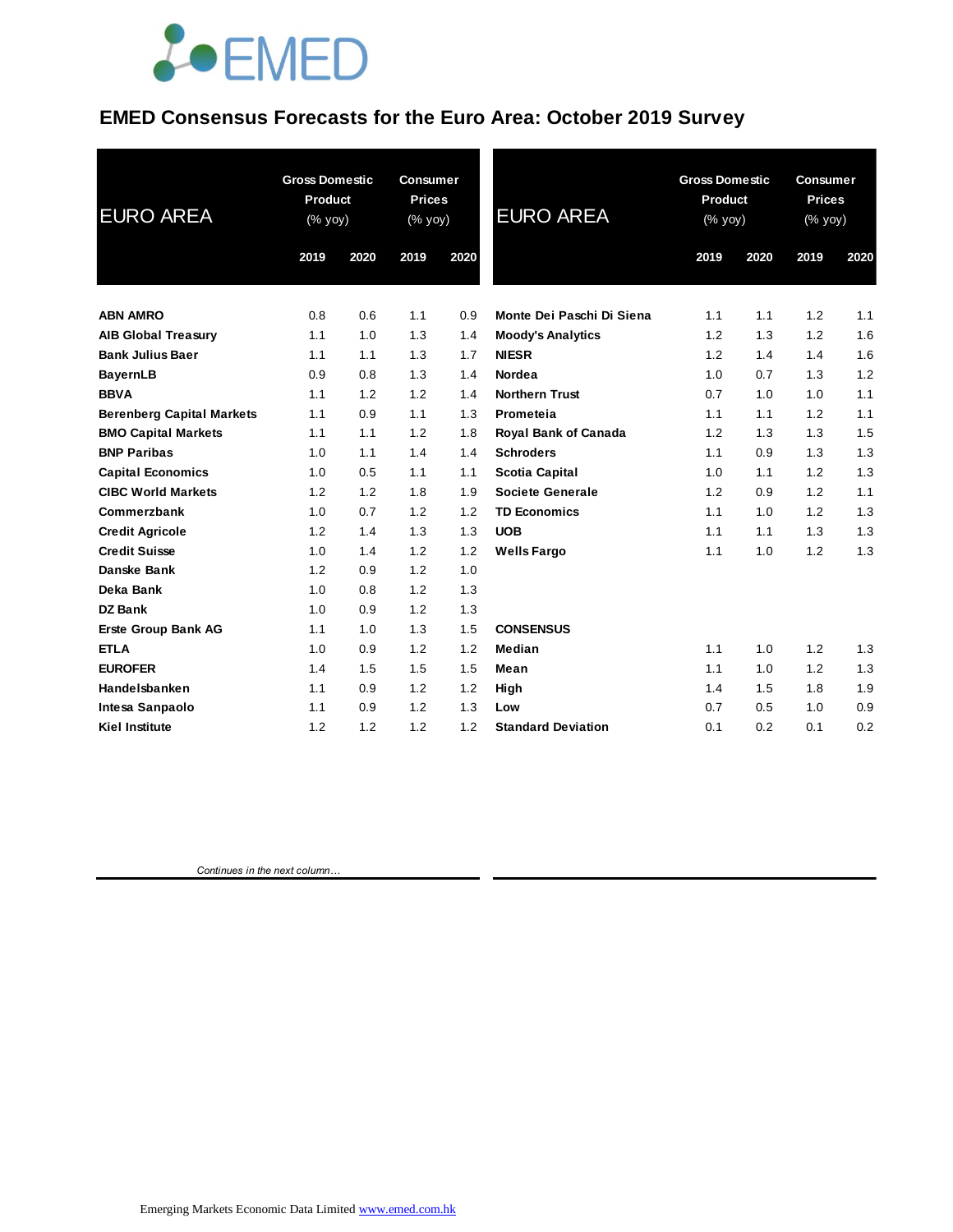### **EMED Consensus Forecasts for Japan: October 2019 Survey**

| <b>JAPAN</b>                     | <b>Gross Domestic</b><br><b>Product</b><br>(% yoy) |        | <b>Consumer</b><br><b>Prices</b><br>(% yoy) |      | <b>JAPAN</b>              | <b>Gross Domestic</b><br><b>Product</b><br>(% yoy) |        | <b>Consumer</b><br><b>Prices</b><br>(% yoy) |      |
|----------------------------------|----------------------------------------------------|--------|---------------------------------------------|------|---------------------------|----------------------------------------------------|--------|---------------------------------------------|------|
|                                  | 2019                                               | 2020   | 2019                                        | 2020 |                           | 2019                                               | 2020   | 2019                                        | 2020 |
|                                  |                                                    |        |                                             |      |                           |                                                    |        |                                             |      |
| <b>ABN AMRO</b>                  | 1.0                                                | 0.3    | 1.1                                         | 1.6  | <b>Kiel Institute</b>     | 1.1                                                | 0.7    | 1.1                                         | 1.6  |
| <b>AIB Global Treasury</b>       | 1.0                                                | 0.6    | 1.1                                         | 1.5  | <b>Mizuho Securities</b>  | 0.6                                                | 0.3    | 0.7                                         | 0.8  |
| <b>Bank Julius Baer</b>          | 0.8                                                | 0.3    | 0.6                                         | 0.6  | <b>Moody's Analytics</b>  | 0.9                                                | 0.1    | 0.7                                         | 1.1  |
| Bank of Tokyo-Mitsubishi UFJ     | 0.8                                                | 0.7    | 0.8                                         | 0.8  | <b>NIESR</b>              | 0.9                                                | 0.3    | 0.5                                         | 2.2  |
| <b>BayernLB</b>                  | 0.8                                                | 0.5    | 1.0                                         | 1.5  | Nordea                    | 0.9                                                | 0.4    | 0.8                                         | 1.5  |
| <b>BBVA</b>                      | 0.7                                                | 0.4    | 0.7                                         | 1.0  | <b>Northern Trust</b>     | 0.5                                                | 0.8    | 1.0                                         | 0.4  |
| <b>Berenberg Capital Markets</b> | 0.9                                                | 0.7    | 0.4                                         | 0.9  | Prometeia                 | 0.6                                                | 0.4    | 1.0                                         | 1.4  |
| <b>BMO Capital Markets</b>       | 1.0                                                | 0.6    | 1.1                                         | 1.6  | <b>Schroders</b>          | 1.2                                                | $-0.1$ | 0.7                                         | 1.0  |
| <b>BNP Paribas</b>               | 0.5                                                | 0.3    | 0.6                                         | 1.1  | <b>Scotia Capital</b>     | 0.8                                                | 0.5    | 1.5                                         | 0.6  |
| <b>Capital Economics</b>         | 1.2                                                | $-0.2$ | 0.5                                         | 0.5  | Societe Generale          | 1.4                                                | 0.8    | 0.6                                         | 1.4  |
| <b>CIBC World Markets</b>        | 0.9                                                | 0.5    | 0.8                                         | 1.2  | <b>TD Economics</b>       | 1.1                                                | 0.2    | 0.7                                         | 1.4  |
| Commerzbank                      | 1.0                                                | 0.2    | 0.6                                         | 1.0  | <b>UOB</b>                | 0.5                                                | $-0.8$ | 1.1                                         | 2.8  |
| <b>Credit Agricole</b>           | 0.5                                                | 0.5    | 0.7                                         | 1.5  | <b>Wells Fargo</b>        | 0.9                                                | 0.4    | 0.6                                         | 1.4  |
| <b>Credit Suisse</b>             | 0.7                                                | 0.6    | 0.6                                         | 0.3  |                           |                                                    |        |                                             |      |
| Daiwa Institute of Research      | 0.9                                                | 0.3    | 0.6                                         | 0.3  | <b>CONSENSUS</b>          |                                                    |        |                                             |      |
| Danske Bank                      | 1.4                                                | 0.5    | 1.0                                         | 1.6  | <b>Median</b>             | 0.9                                                | 0.4    | 0.7                                         | 1.2  |
| Deka Bank                        | 1.0                                                | $-0.1$ | 0.9                                         | 2.2  | Mean                      | 0.9                                                | 0.4    | 0.8                                         | 1.2  |
| <b>DZ Bank</b>                   | 1.0                                                | 0.3    | 0.8                                         | 1.3  | High                      | 1.4                                                | 0.8    | 1.5                                         | 2.8  |
| Intesa Sanpaolo                  | 0.8                                                | 0.2    | 0.6                                         | 0.7  | Low                       | 0.5                                                | $-0.8$ | 0.4                                         | 0.3  |
| <b>JCER</b>                      | 0.6                                                | 0.5    | 0.7                                         | 1.2  | <b>Standard Deviation</b> | 0.2                                                | 0.3    | 0.2                                         | 0.6  |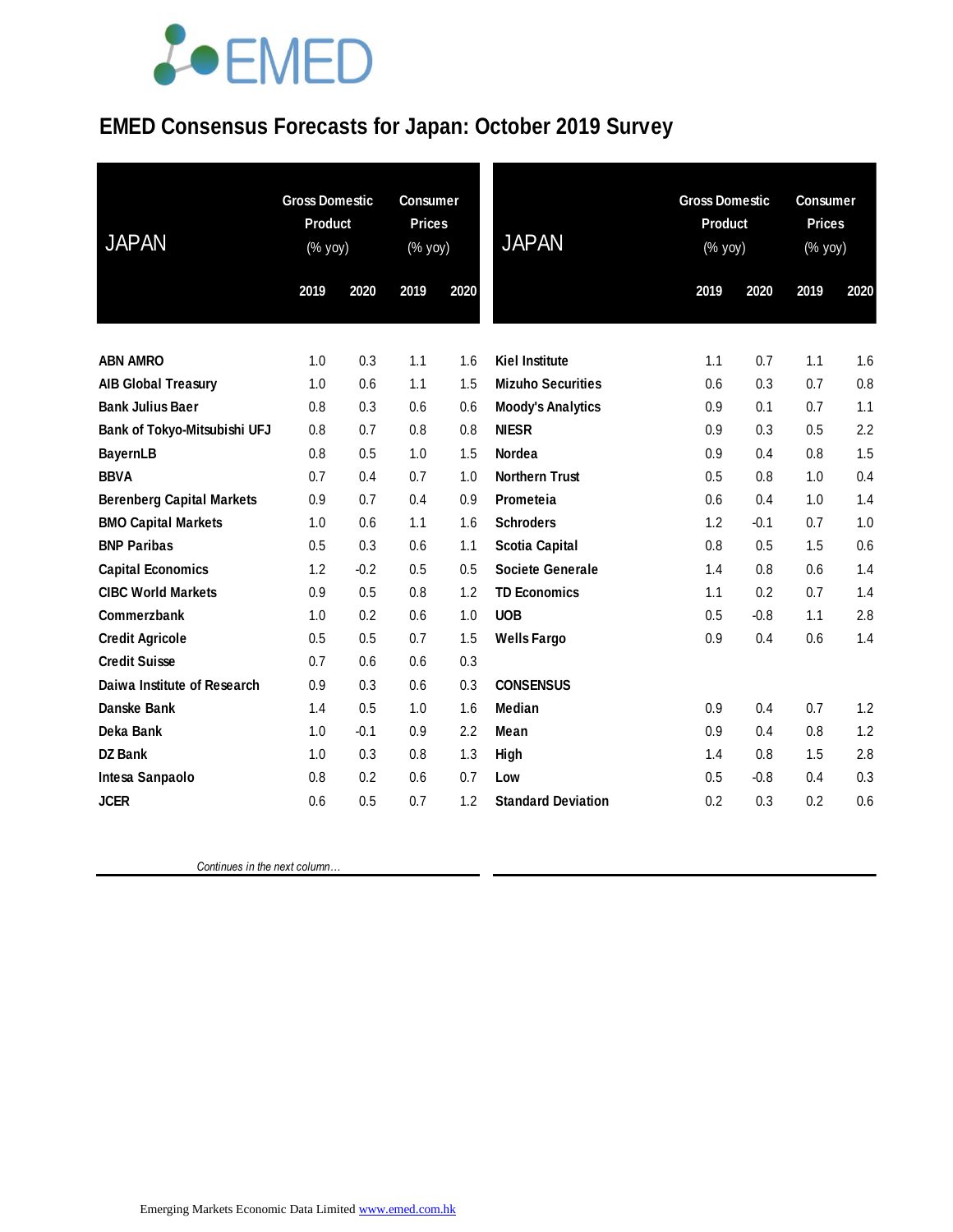### **EMED Consensus Forecasts for China: October 2019 Survey**

| <b>CHINA</b>                     | <b>Gross Domestic</b><br><b>Product</b><br>(% yoy) |      | <b>Consumer</b><br><b>Prices</b><br>(% yoy) |      | <b>CHINA</b>              | <b>Gross Domestic</b><br>Product<br>(% yoy) |      | <b>Consumer</b><br><b>Prices</b><br>(% yoy) |      |
|----------------------------------|----------------------------------------------------|------|---------------------------------------------|------|---------------------------|---------------------------------------------|------|---------------------------------------------|------|
|                                  | 2019                                               | 2020 | 2019                                        | 2020 |                           | 2019                                        | 2020 | 2019                                        | 2020 |
| <b>ABN AMRO</b>                  | 6.2                                                | 5.8  | 2.5                                         | 2.5  | <b>Kiel Institute</b>     | 6.2                                         | 5.8  | 2.4                                         | 2.3  |
| <b>Bank Julius Baer</b>          | 6.1                                                | 5.7  | 2.4                                         | 2.4  | <b>Moody's Analytics</b>  | 6.0                                         | 5.7  | 2.5                                         | 2.6  |
| <b>Bank of East Asia</b>         | 6.2                                                | 6.0  | 2.5                                         | 1.9  | <b>NIESR</b>              | 6.2                                         | 6.0  | 2.5                                         | 2.4  |
| <b>BayernLB</b>                  | 6.2                                                | 6.0  | 2.4                                         | 2.5  | <b>Nordea</b>             | 6.2                                         | 5.9  | 2.2                                         | 2.4  |
| <b>BBVA</b>                      | 6.0                                                | 5.8  | 2.3                                         | 2.5  | <b>Northern Trust</b>     | 5.9                                         | 5.6  | 2.6                                         | 2.5  |
| <b>Berenberg Capital Markets</b> | 6.2                                                | 5.9  | 2.4                                         | 2.1  | Prometeia                 | 5.9                                         | 5.0  | 2.8                                         | 2.5  |
| <b>BMO Capital Markets</b>       | 6.1                                                | 6.0  | 2.6                                         | 2.3  | <b>Schroders</b>          | 6.2                                         | 6.0  | 2.7                                         | 2.8  |
| <b>BNP Paribas</b>               | 6.2                                                | 6.0  | 1.9                                         | 2.5  | <b>Scotia Capital</b>     | 6.1                                         | 6.0  | 3.0                                         | 2.3  |
| <b>Capital Economics</b>         | 6.2                                                | 5.8  | 3.0                                         | 3.5  | <b>Societe Generale</b>   | 6.2                                         | 5.8  | 2.5                                         | 2.3  |
| <b>CEBR</b>                      | 6.3                                                | 6.1  | 2.5                                         | 3.5  | <b>UOB</b>                | 6.1                                         | 5.9  | 2.5                                         | 2.3  |
| Commerzbank                      | 6.2                                                | 5.8  | 2.3                                         | 2.0  | <b>Wells Fargo</b>        | 6.1                                         | 5.8  | 2.5                                         | 2.4  |
| <b>Credit Agricole</b>           | 6.4                                                | 6.0  | 2.1                                         | 2.2  |                           |                                             |      |                                             |      |
| <b>Credit Suisse</b>             | 6.2                                                | 6.0  | 2.5                                         | 2.2  |                           |                                             |      |                                             |      |
| Daiwa Institute of Research      | 6.3                                                | 6.0  | 2.6                                         | 2.5  | <b>CONSENSUS</b>          |                                             |      |                                             |      |
| Danske Bank                      | 6.2                                                | 6.0  | 2.5                                         | 2.2  | Median                    | 6.2                                         | 5.9  | 2.5                                         | 2.4  |
| Deka Bank                        | 6.2                                                | 6.0  | 2.4                                         | 2.6  | Mean                      | 6.2                                         | 5.9  | 2.5                                         | 2.5  |
| <b>DZ Bank</b>                   | 6.1                                                | 5.8  | 2.5                                         | 2.3  | High                      | 6.4                                         | 6.1  | 3.0                                         | 3.5  |
| Intesa Sanpaolo                  | 6.2                                                | 5.9  | 2.6                                         | 2.3  | Low                       | 5.9                                         | 5.0  | 1.9                                         | 1.9  |
| JP Morgan                        | 6.2                                                | 5.9  | 2.5                                         | 3.5  | <b>Standard Deviation</b> | 0.1                                         | 0.2  | 0.2                                         | 0.4  |